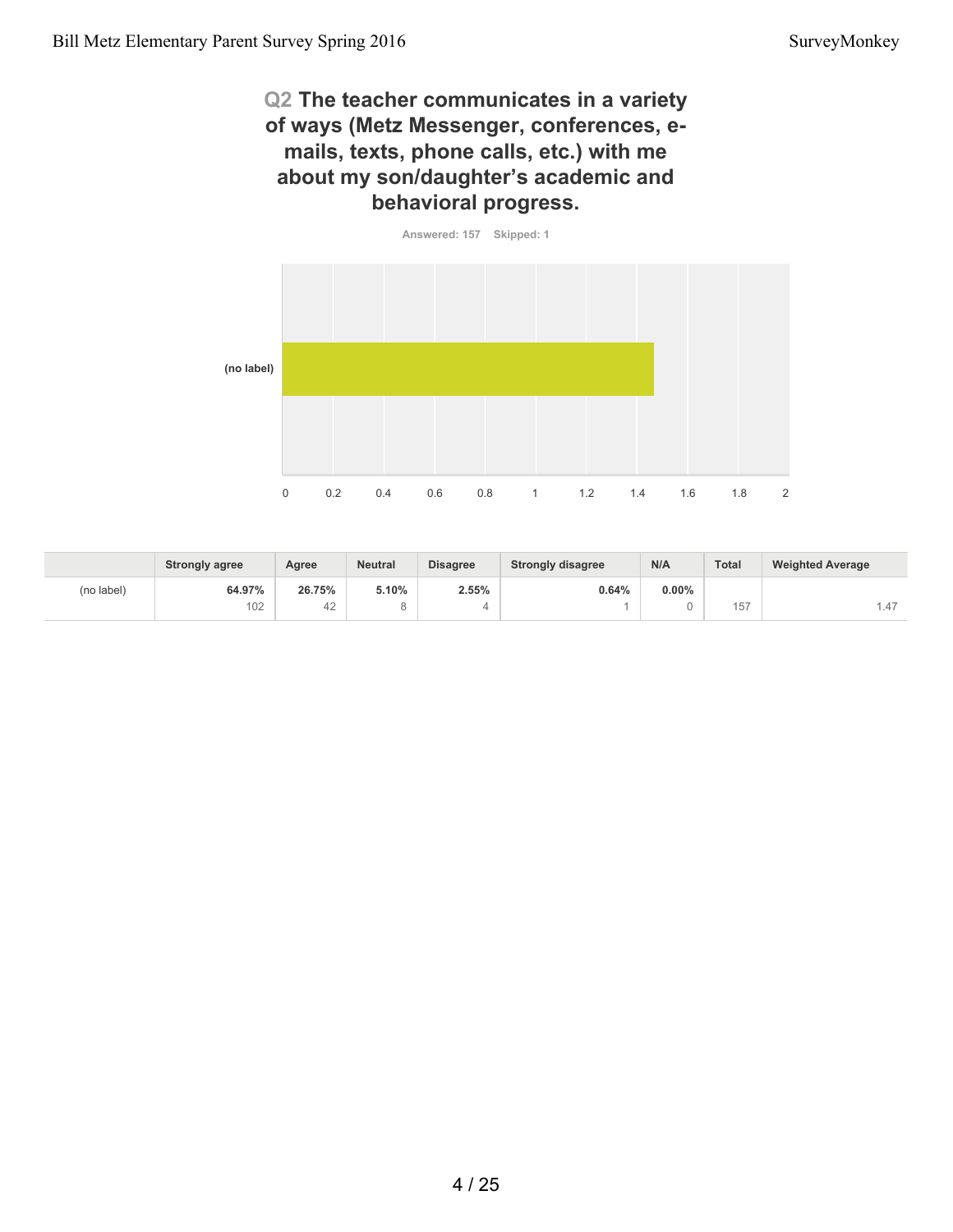# **Q3 The feedback I get from the teacher about my son/daughter is accurate and clear.**



|            | <b>Strongly agree</b> | Agree                  | <b>Neutral</b> | <b>Disagree</b> | <b>Strongly disagree</b> | N/A      | <b>Total</b> | <b>Weighted Average</b> |
|------------|-----------------------|------------------------|----------------|-----------------|--------------------------|----------|--------------|-------------------------|
| (no label) | 71.34%                | 23.57%                 | 3.82%          | 1.27%           | $0.00\%$                 | $0.00\%$ |              |                         |
|            | 112                   | $\sim$<br>$\checkmark$ |                | <u>_</u>        |                          |          | 157          | 1.35                    |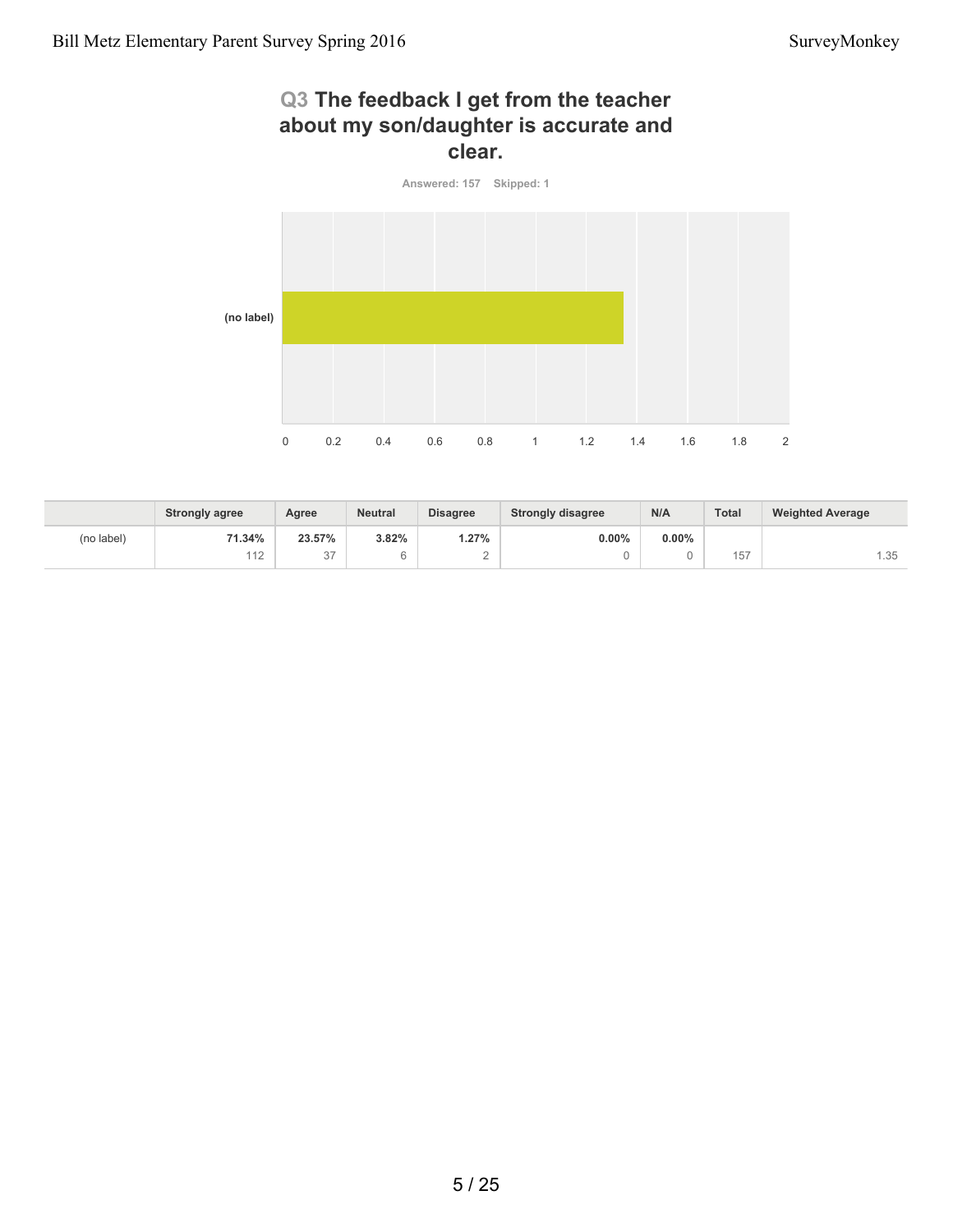## **Q4 The teacher provides me with some "next steps" that I can do at home with my son/daughter to help them grow academically.**

**Answered: 155 Skipped: 3**



|            | <b>Strongly agree</b> | Agree  | <b>Neutral</b> | <b>Disagree</b> | <b>Strongly disagree</b> | N/A      | Total | <b>Weighted Average</b> |
|------------|-----------------------|--------|----------------|-----------------|--------------------------|----------|-------|-------------------------|
| (no label) | 61.29%                | 32.26% | 5.16%          | .29%            | $0.00\%$                 | $0.00\%$ |       |                         |
|            | 95                    | 50     |                | -               |                          |          | 155   | 1.46                    |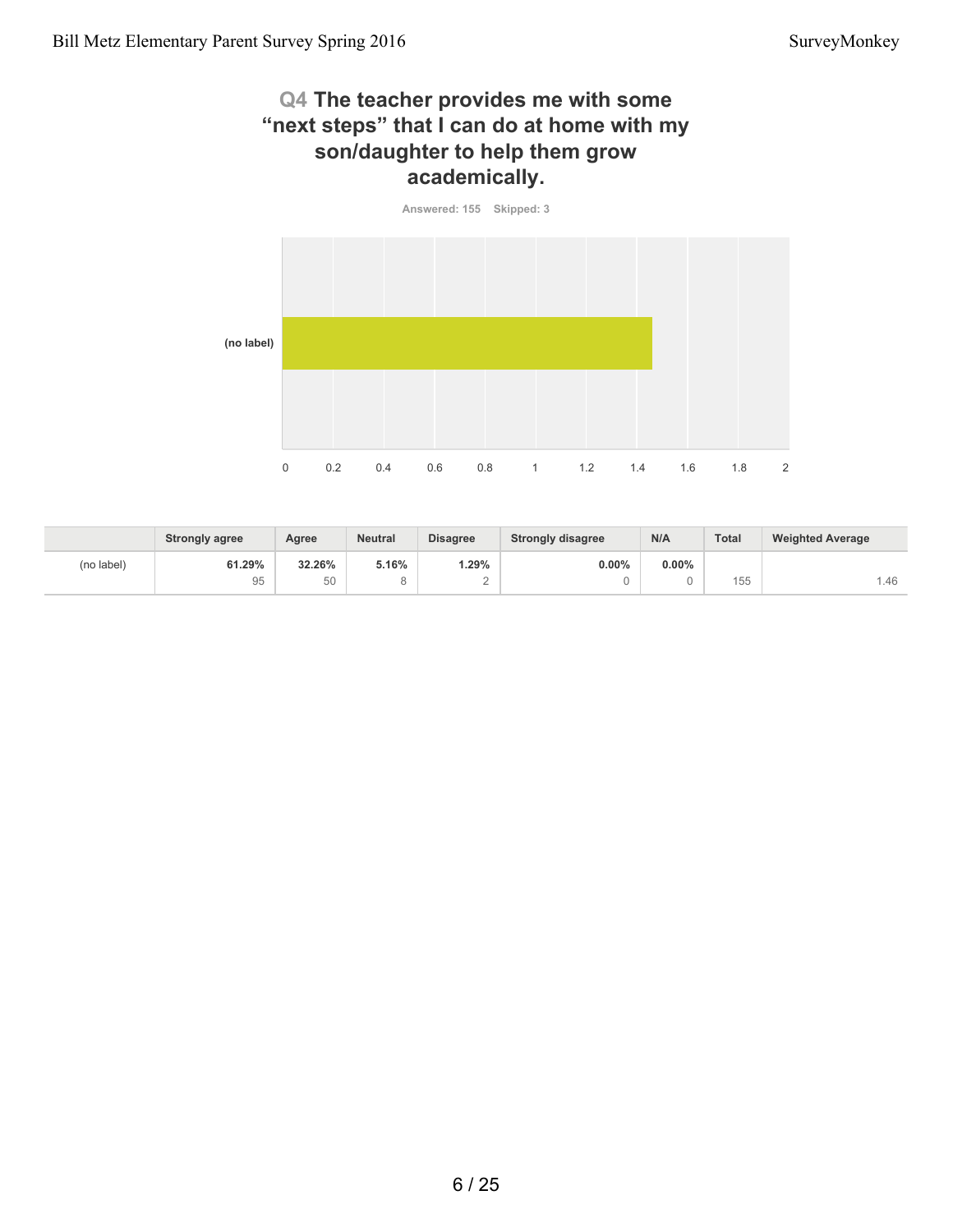# **Q5 The teacher is professional and welcoming to me when I have a need/question/concern.**



|            | <b>Strongly agree</b> | Agree                      | <b>Neutral</b> | <b>Disagree</b> | <b>Strongly disagree</b> | N/A      | <b>Total</b> | <b>Weighted Average</b>  |
|------------|-----------------------|----------------------------|----------------|-----------------|--------------------------|----------|--------------|--------------------------|
| (no label) | 75.00%                | 19.87%                     | 4.49%          | 0.64%           | 0.00%                    | $0.00\%$ |              |                          |
|            | 117                   | $\bigcap$ $\bigcap$<br>ູບ. | $\sim$         |                 |                          |          | 156          | $\sim$ $\lambda$<br>۰. ت |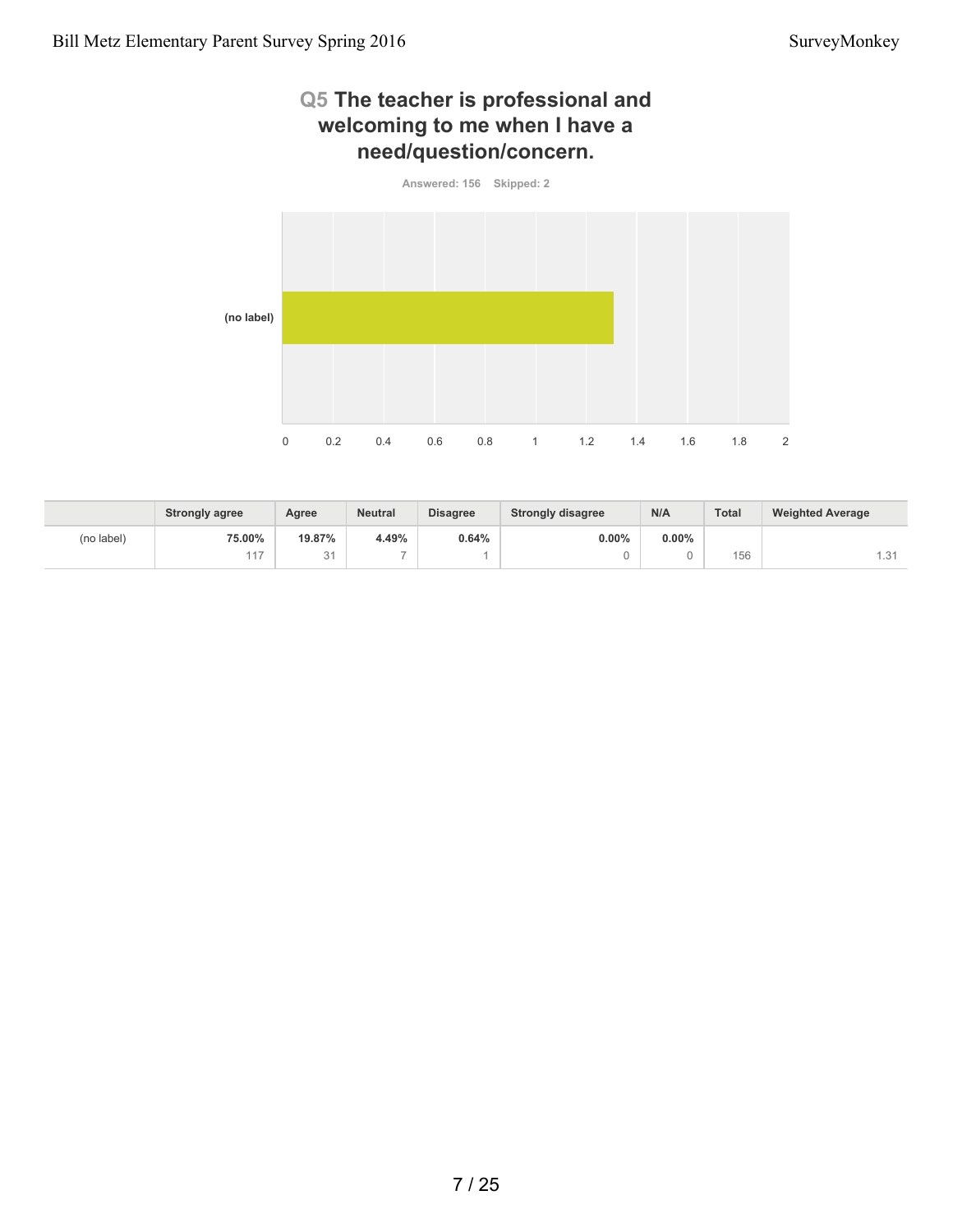



|            | <b>Strongly agree</b> | Agree  | <b>Neutral</b> | <b>Disagree</b> | <b>Strongly disagree</b> | N/A      | <b>Total</b>              | <b>Weighted Average</b> |
|------------|-----------------------|--------|----------------|-----------------|--------------------------|----------|---------------------------|-------------------------|
| (no label) | 71.24%                | 22.22% | 5.23%          | 1.31%           | $0.00\%$                 | $0.00\%$ |                           |                         |
|            | 109                   | 34     |                |                 |                          |          | $1 - 0$<br>$\sim$<br>טט ו | $\sim$<br>.37           |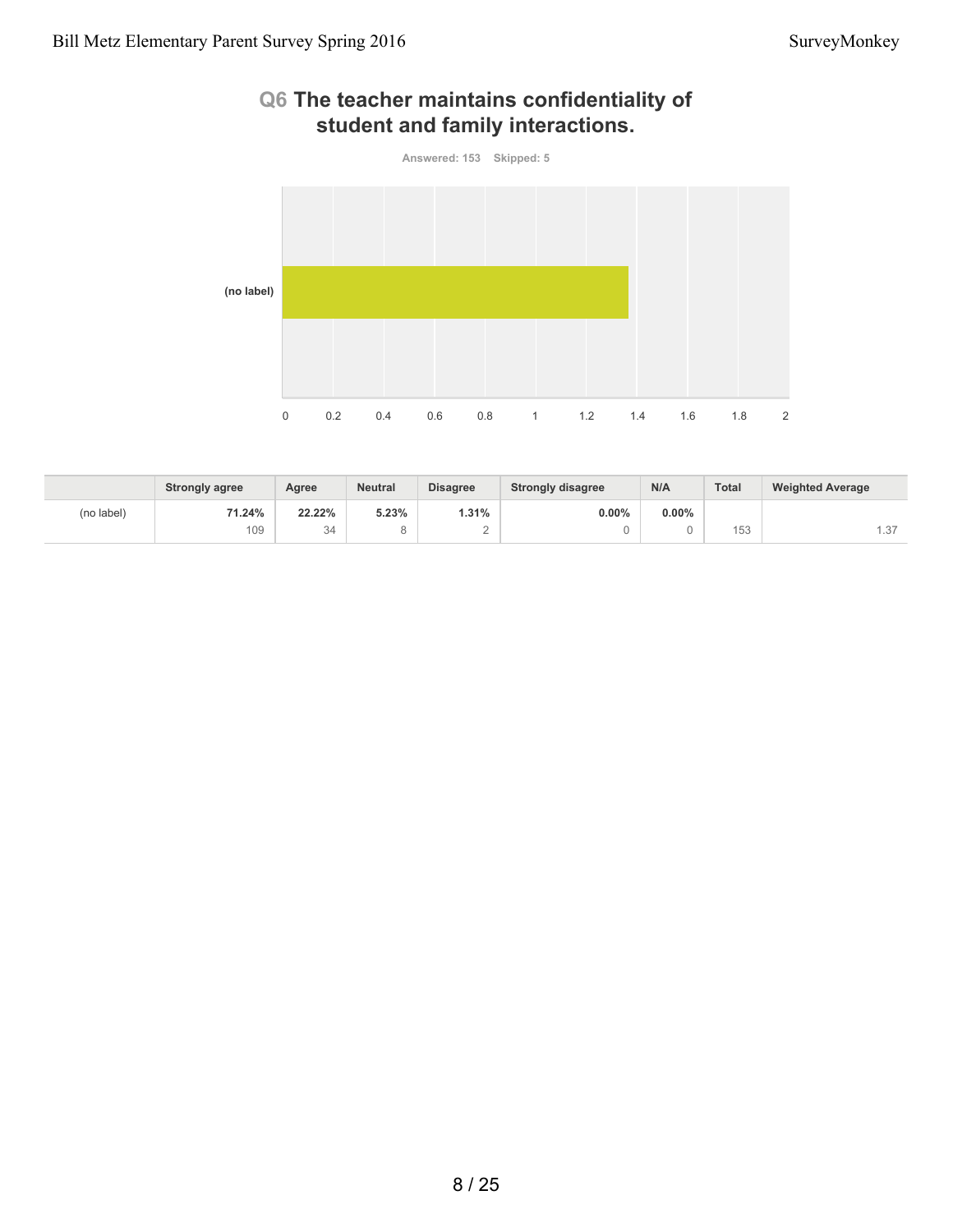# **Q7 The teacher develops a nurturing and caring relationship with my son/daughter.**



|            | <b>Strongly agree</b> | Agree        | <b>Neutral</b> | <b>Disagree</b> | <b>Strongly disagree</b> | N/A      | Total        | <b>Weighted Average</b> |
|------------|-----------------------|--------------|----------------|-----------------|--------------------------|----------|--------------|-------------------------|
| (no label) | 76.13%                | 20.65%       | 2.58%          | 0.65%           | $0.00\%$                 | $0.00\%$ |              |                         |
|            | 118                   | $\cap$<br>◡∠ |                |                 |                          |          | 155<br>1 J J | .28                     |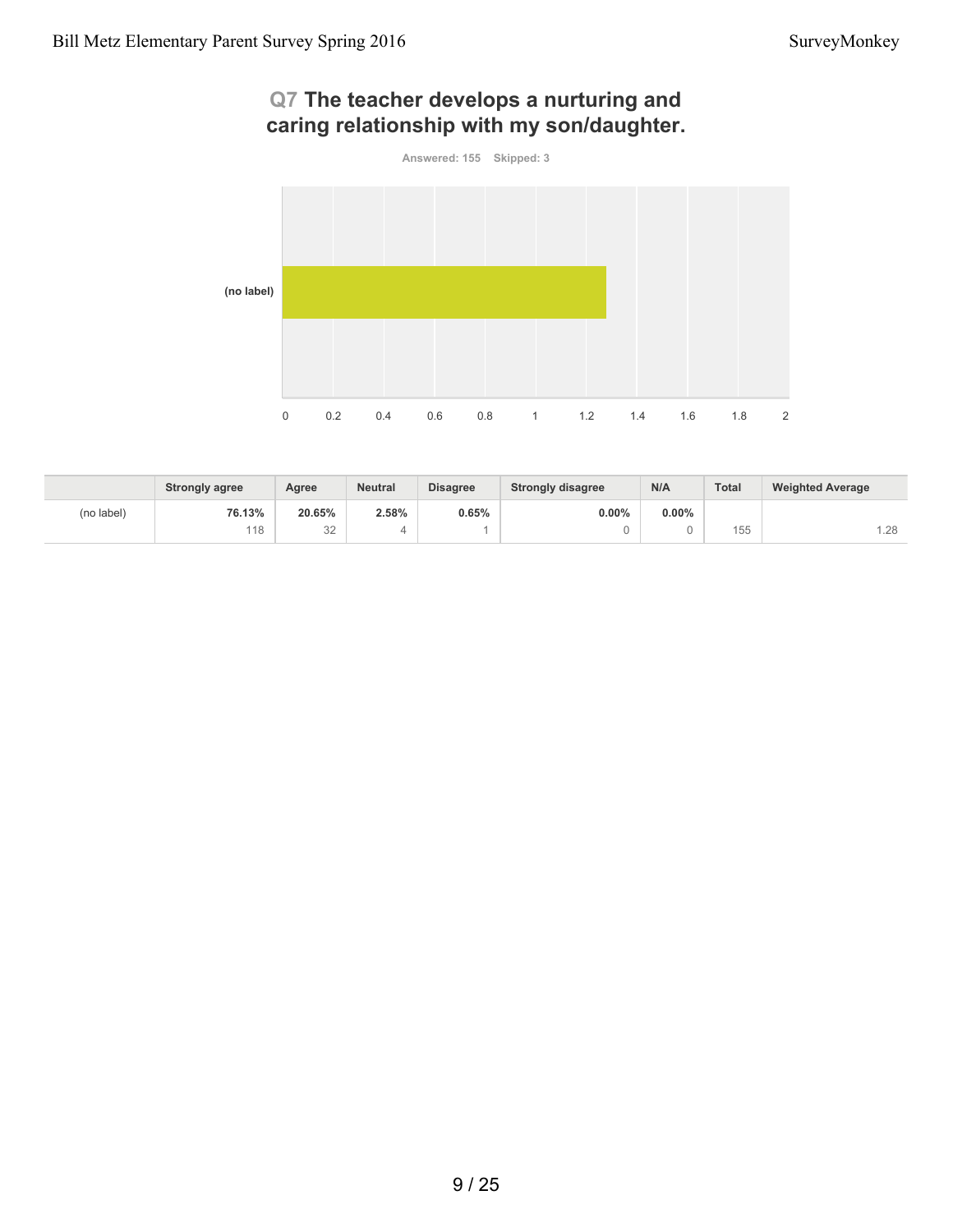# **Q8 The teacher values my son/daughter for their individuality.**



|            | <b>Strongly agree</b>                | Agree    | <b>Neutral</b> | <b>Disagree</b> | <b>Strongly disagree</b> | N/A      | Total | <b>Weighted Average</b> |
|------------|--------------------------------------|----------|----------------|-----------------|--------------------------|----------|-------|-------------------------|
| (no label) | 77.56%                               | 19.23%   | 2.56%          | 0.64%           | 0.00%                    | $0.00\%$ |       |                         |
|            | $\Lambda$ $\Omega$<br>$\overline{2}$ | 20<br>υU |                |                 |                          |          | 156   | .26                     |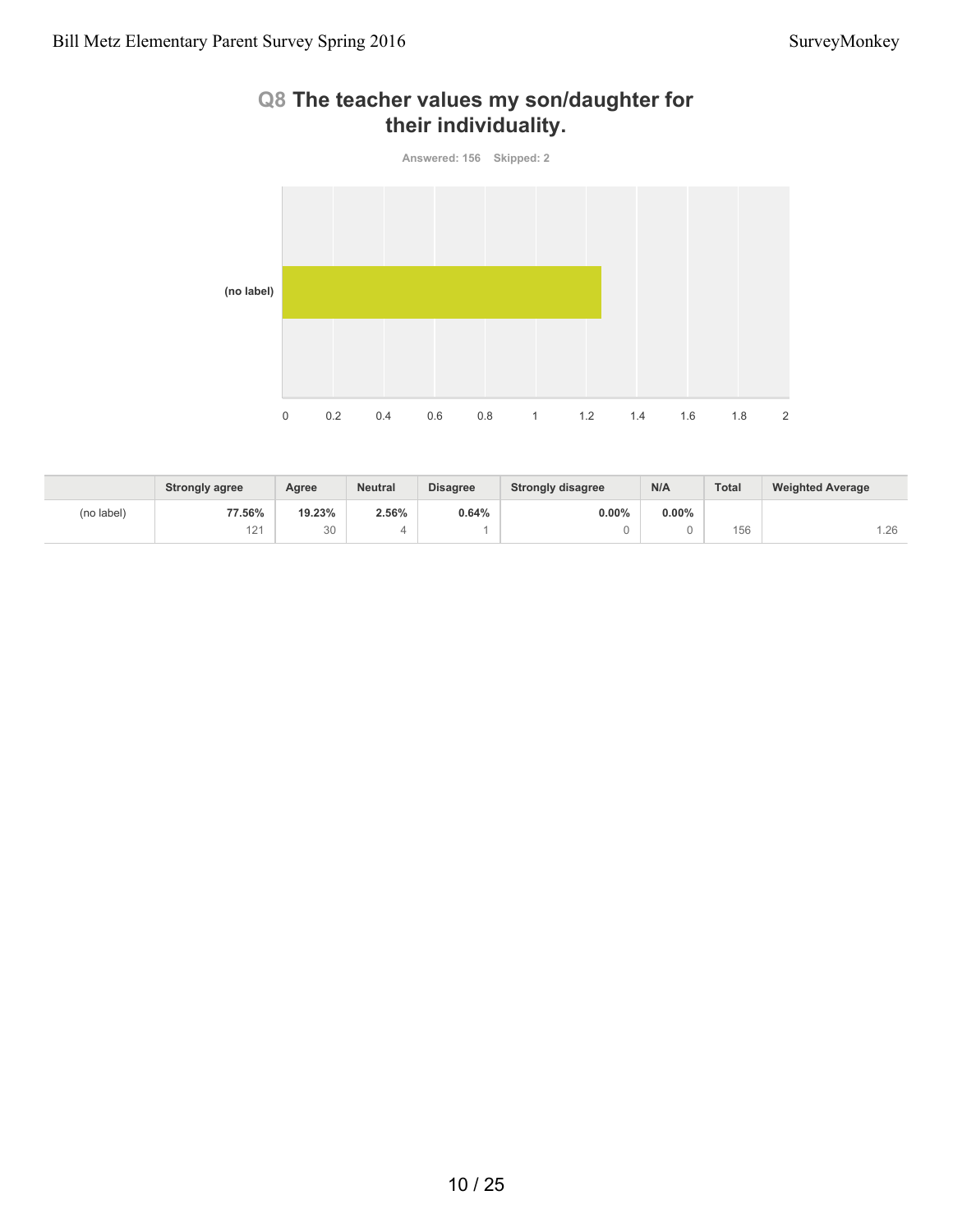# **Q9 I feel like the teacher challenges my son/daughter appropriately to encourage growth.**



|            | <b>Strongly agree</b> | Agree  | <b>Neutral</b>           | <b>Disagree</b> | <b>Strongly disagree</b> | N/A      | <b>Total</b> | <b>Weighted Average</b> |
|------------|-----------------------|--------|--------------------------|-----------------|--------------------------|----------|--------------|-------------------------|
| (no label) | 72.26%                | 21.94% | 4.52%                    | $.29\%$         | $0.00\%$                 | $0.00\%$ |              |                         |
|            | 112                   | 34     | $\overline{\phantom{a}}$ | $\sqrt{2}$      |                          |          | 155          | 1.35                    |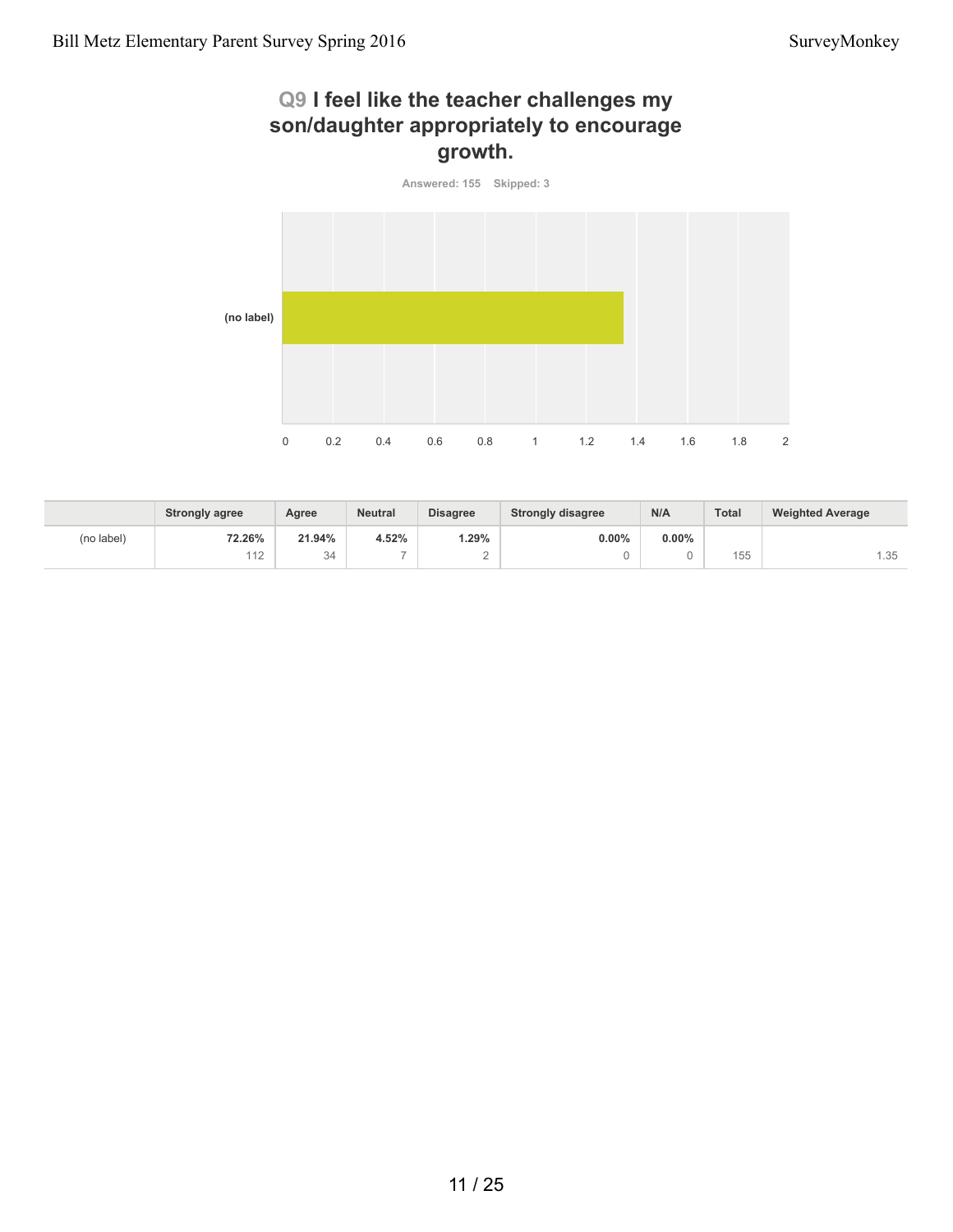## **Q10 The principal invites parents to participate in various school activities such as the School Improvement Team, Family Fun Nights, Conferences, Open House, etc.**



|            | <b>Strongly agree</b> | Agree              | <b>Neutral</b> | <b>Disagree</b> | <b>Strongly disagree</b> | N/A          | <b>Total</b>            | <b>Weighted Average</b> |
|------------|-----------------------|--------------------|----------------|-----------------|--------------------------|--------------|-------------------------|-------------------------|
| (no label) | 53.59%                | 35.95%             | 7.84%          | .31%            | 0.00%                    | <b>1.31%</b> |                         |                         |
|            | 82                    | $- -$<br>h h<br>JJ | $\sim$<br>. .  | ∼               |                          | ∼            | 15 <sup>o</sup><br>טט ו | .56                     |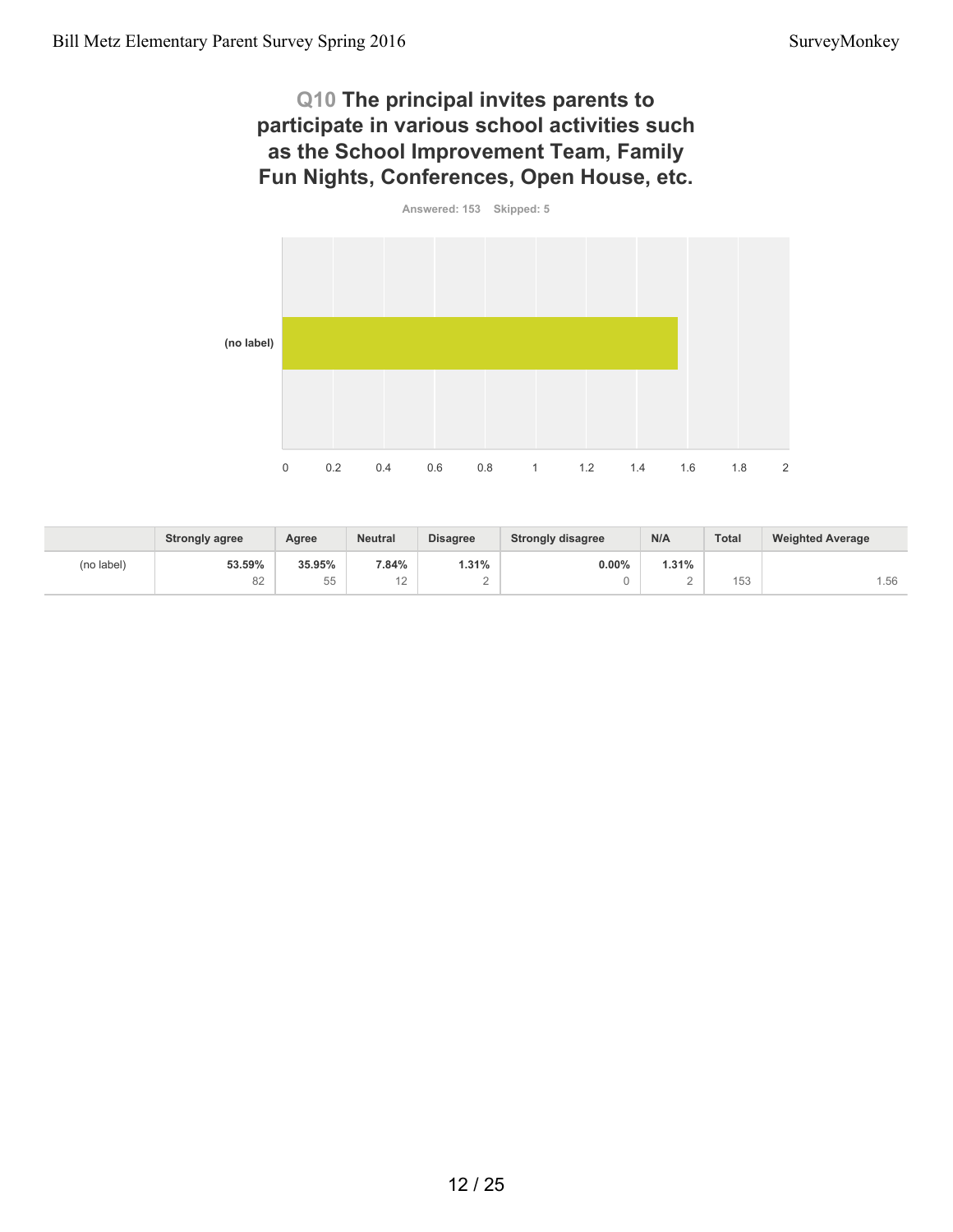# **Q11 The principal establishes a school culture that is welcoming for visitors. Answered: 153 Skipped: 5 (no label)**

0 0.2 0.4 0.6 0.8 1 1.2 1.4 1.6 1.8 2

|            | <b>Strongly agree</b> | Agree  | <b>Neutral</b> | <b>Disagree</b> | <b>Strongly disagree</b> | N/A   | Total                   | <b>Weighted Average</b> |
|------------|-----------------------|--------|----------------|-----------------|--------------------------|-------|-------------------------|-------------------------|
| (no label) | 50.98%                | 32.68% | 12.42%         | 1.31%           | $1.96\%$                 | 0.65% |                         |                         |
|            | 78                    | 50     |                | -               |                          |       | $1 - 0$<br>h d<br>ں ں ا | .70                     |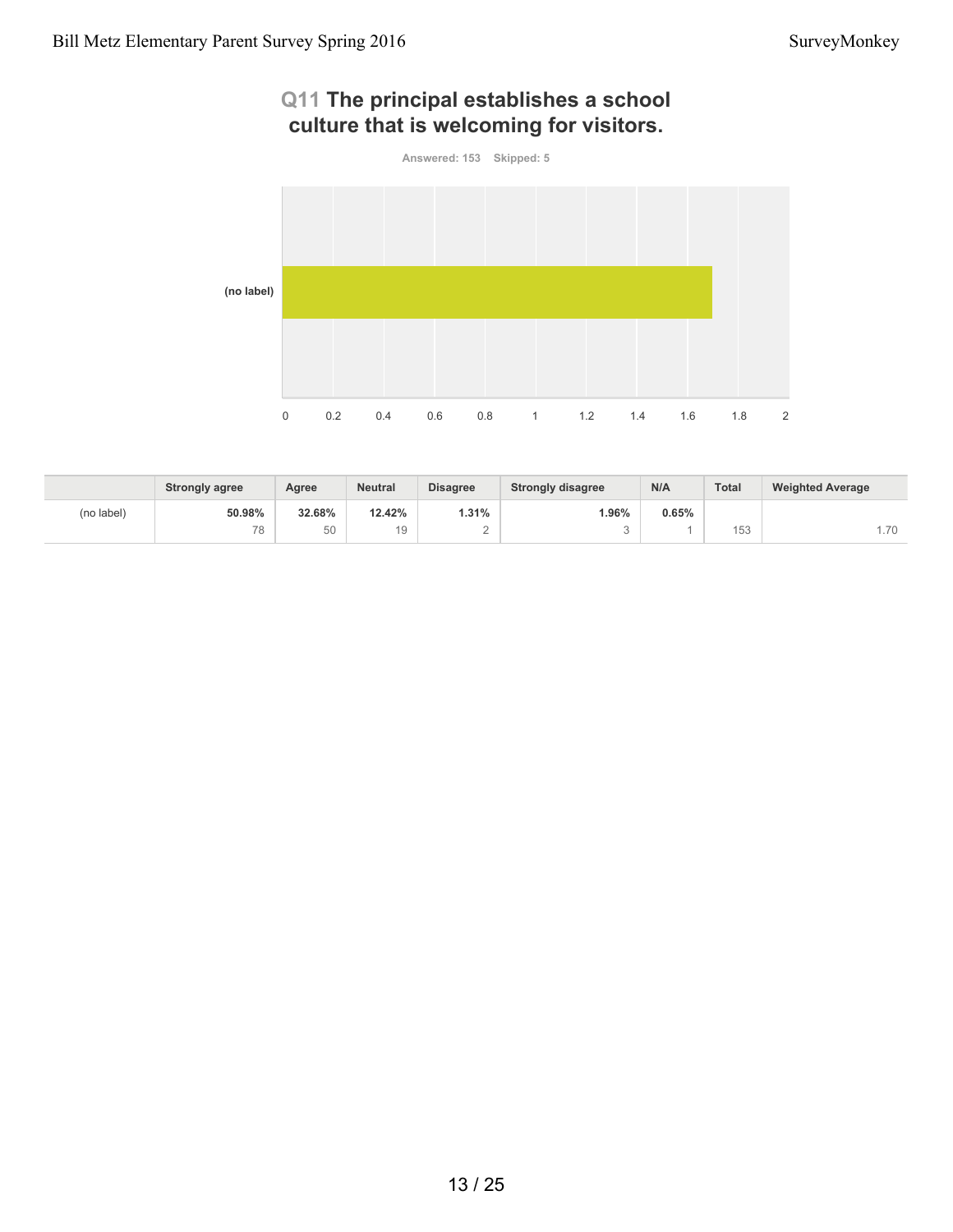

# **Q12 The principal responds to messages/emails in a timely manner.**

|            | <b>Strongly agree</b> | Agree  | <b>Neutral</b> | <b>Disagree</b> | <b>Strongly disagree</b> | N/A    | <b>Total</b> | <b>Weighted Average</b> |
|------------|-----------------------|--------|----------------|-----------------|--------------------------|--------|--------------|-------------------------|
| (no label) | 42.21%                | 22.08% | 18.18%         | $0.65\%$        | $1.30\%$                 | 15.58% |              |                         |
|            | 65                    | 34     | 28             |                 |                          | 24     | 154          | .78                     |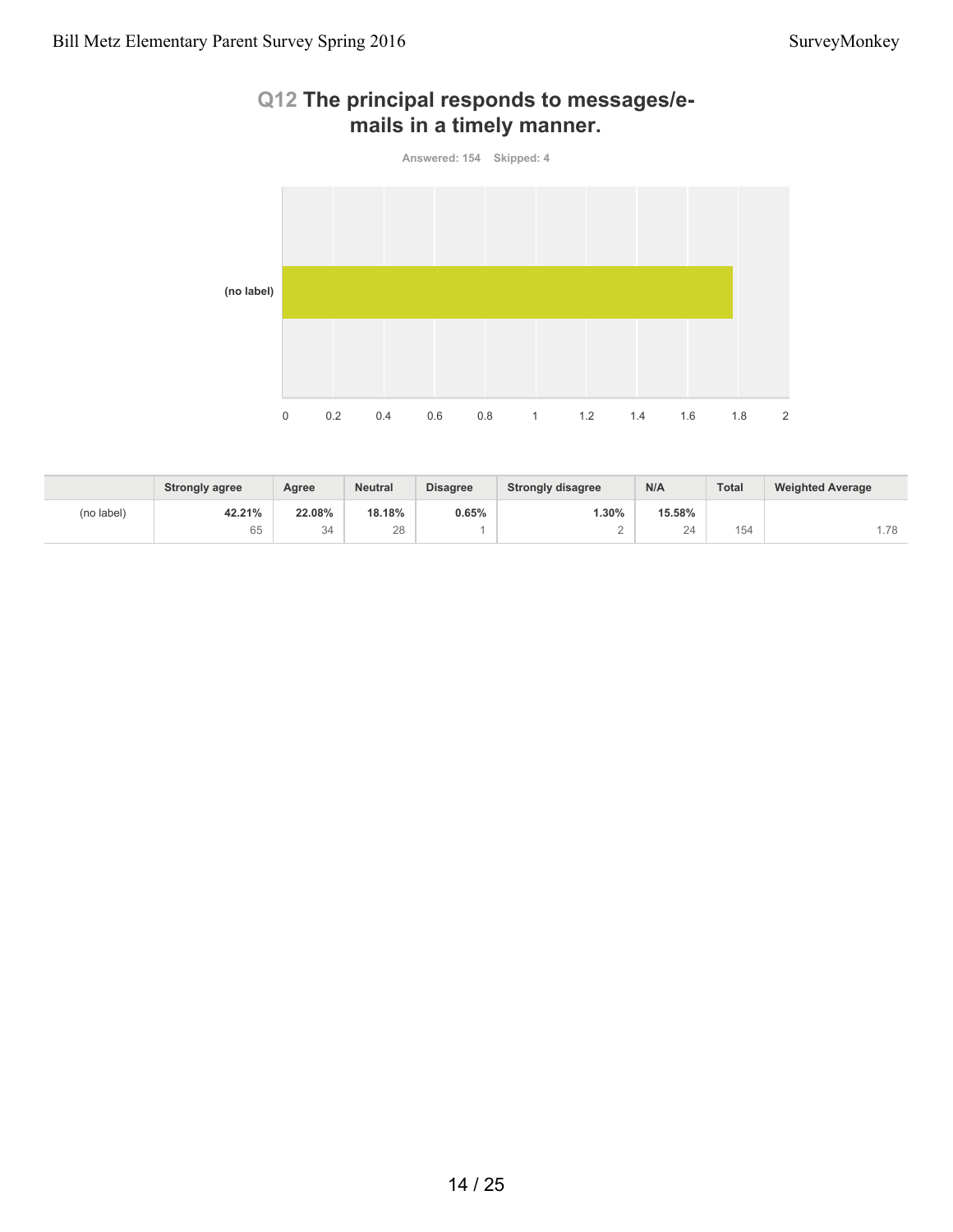

# **Q13 The principal encourages parents to be involved in student learning.**

|            | <b>Strongly agree</b> | Agree  | <b>Neutral</b> | <b>Disagree</b>                     | <b>Strongly disagree</b> | N/A   | <b>Total</b> | <b>Weighted Average</b> |
|------------|-----------------------|--------|----------------|-------------------------------------|--------------------------|-------|--------------|-------------------------|
| (no label) | 55.48%                | 26.45% | 11.61%         | 3.23%                               | 0.65%                    | 2.58% |              |                         |
|            | 86                    | 41     |                | $\overline{\phantom{a}}$<br>ı.<br>J |                          |       | 155          | . 64                    |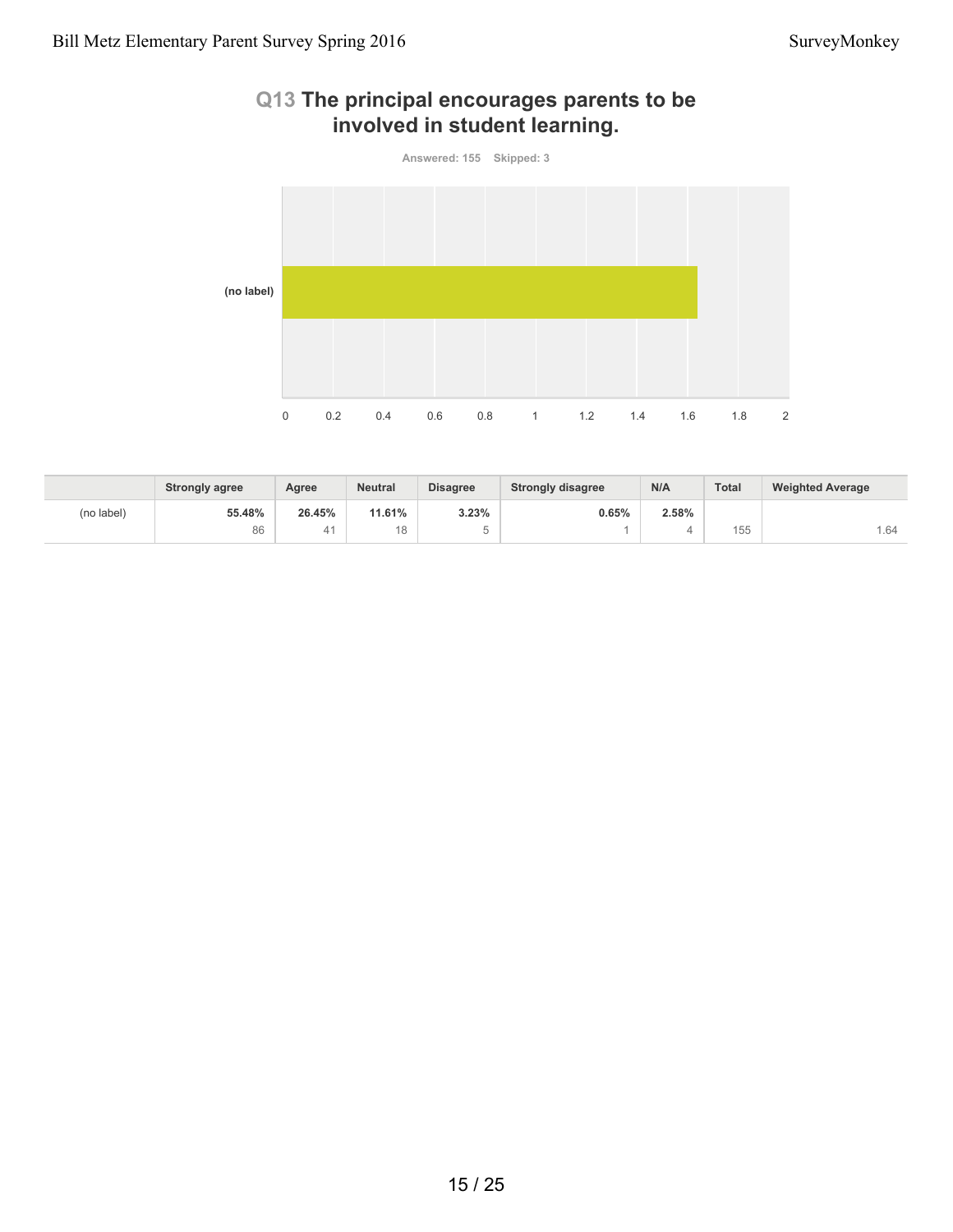# **Q14 The behavior interventionist, Mr. Keeling, responds to messages/e-mails in a timely manner.**



|            | <b>Strongly agree</b> | Agree  | <b>Neutral</b> | <b>Disagree</b> | <b>Strongly disagree</b> | N/A                  | <b>Total</b> | <b>Weighted Average</b> |
|------------|-----------------------|--------|----------------|-----------------|--------------------------|----------------------|--------------|-------------------------|
| (no label) | 30.52%                | 22.08% | 17.53%         | $0.00\%$        | 0.65%                    | 29.22%               |              |                         |
|            | 47                    | 34     | $\sim$<br>-    |                 |                          | $\overline{a}$<br>45 | 154          | . 84                    |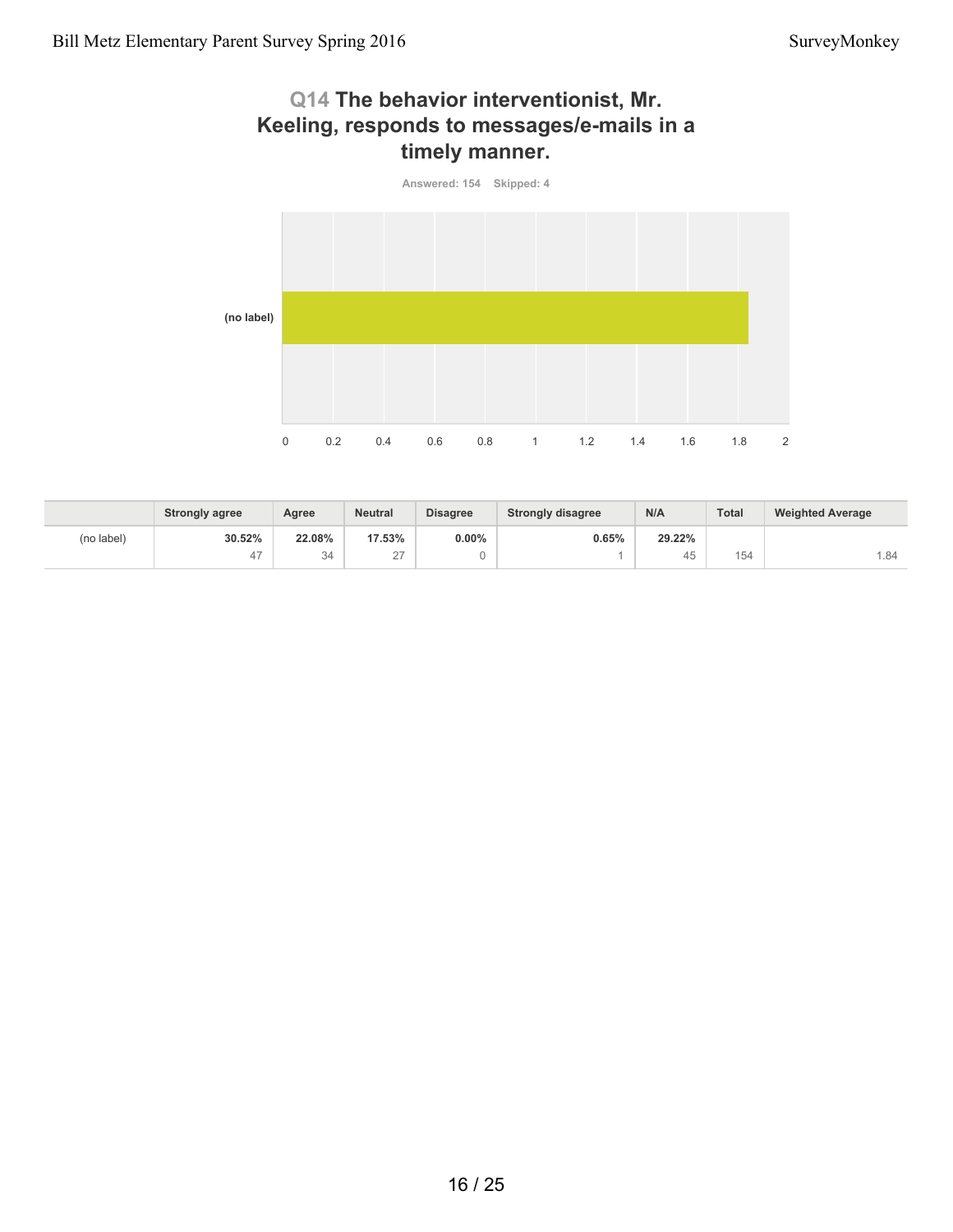# **Q15 I feel that school staff members (including teachers, nurse, secretaries, custodians, principal, etc.) are respectful and welcoming to me and my son/daughter.**



|            | <b>Strongly agree</b> | Agree  | <b>Neutral</b> | <b>Disagree</b> | <b>Strongly disagree</b> | N/A   | Total | <b>Weighted Average</b> |
|------------|-----------------------|--------|----------------|-----------------|--------------------------|-------|-------|-------------------------|
| (no label) | 60.13%                | 30.72% | 8.50%          | $0.00\%$        | 0.00%                    | 0.65% |       |                         |
|            | 92                    | 41     | $\sim$<br>◡    |                 |                          |       | 153   | 1.48                    |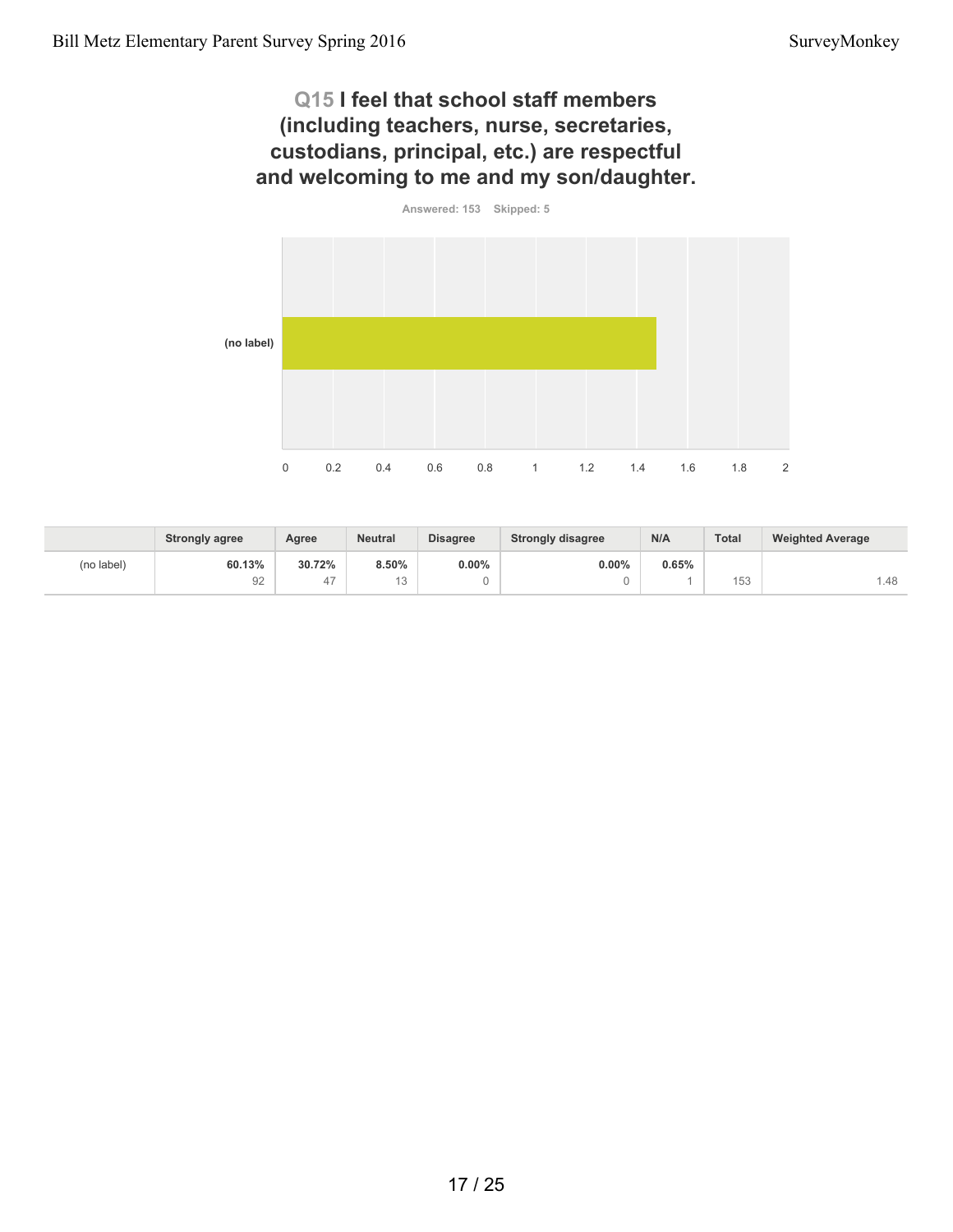## **Q16 I feel that I'm aware of school-wide initiatives, such as PBIS (Positive Behavior Intervention Supports such as Pirate Bucks), Lindamood Bell reading interventions, One-to-one technology for 4th & 5th graders, etc.**



|            | <b>Strongly agree</b> | Agree  | <b>Neutral</b> | <b>Disagree</b> | <b>Strongly disagree</b> | N/A   | Total        | <b>Weighted Average</b> |
|------------|-----------------------|--------|----------------|-----------------|--------------------------|-------|--------------|-------------------------|
| (no label) | 48.37%                | 36.60% | 11.76%         | 2.61%           | 0.00%                    | 0.65% |              |                         |
|            | 74                    | 56     | $\circ$        |                 |                          |       | 157<br>1 J J | .68                     |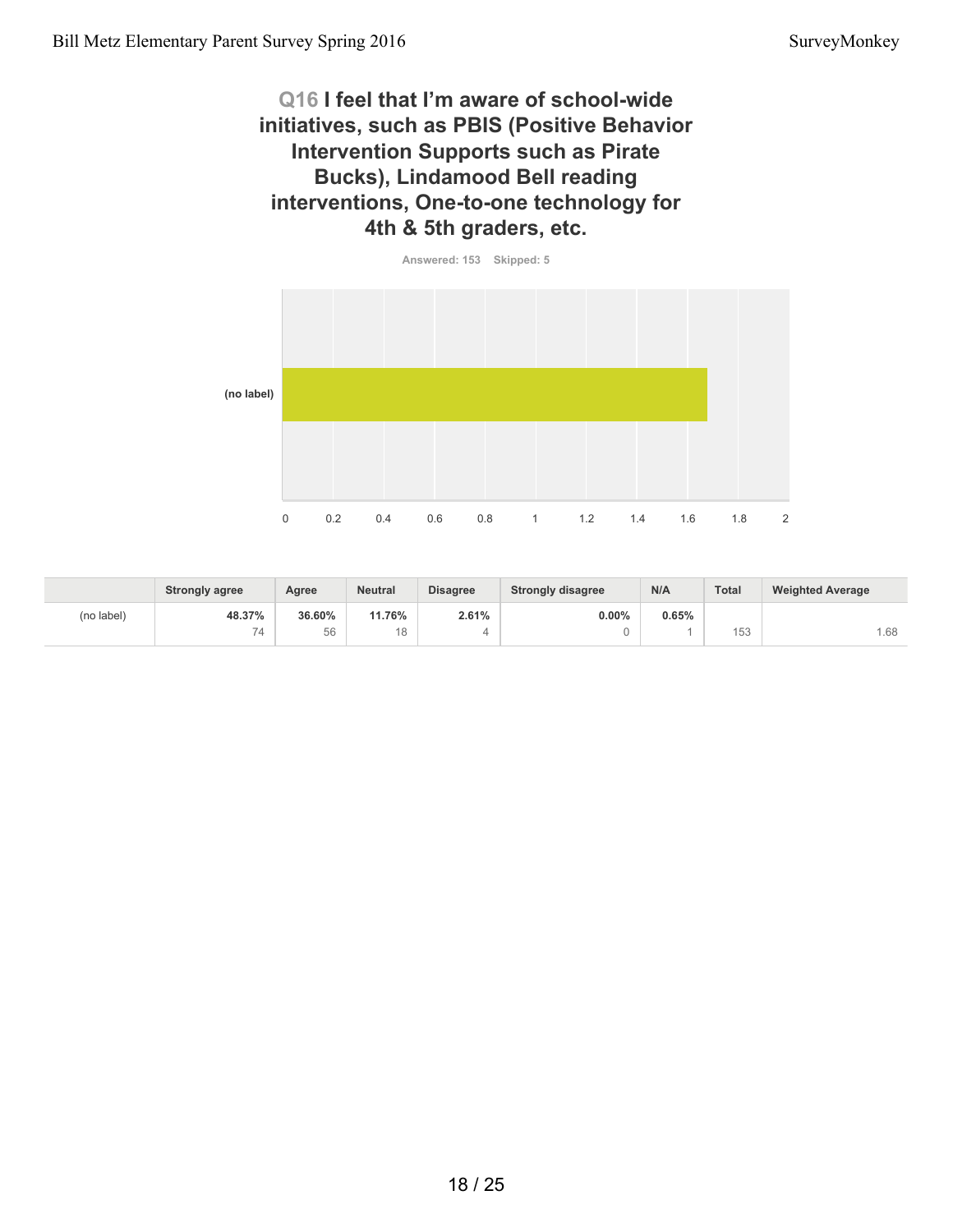# **Q17 My son/daughter feels comfortable and safe while having lunch in the lunchroom.**



|            | <b>Strongly agree</b> | Agree  | <b>Neutral</b> | <b>Disagree</b> | <b>Strongly disagree</b> | N/A      | Total       | <b>Weighted Average</b> |
|------------|-----------------------|--------|----------------|-----------------|--------------------------|----------|-------------|-------------------------|
| (no label) | 58.97%                | 32.05% | 3.85%          | 5.13%           | $0.00\%$                 | $0.00\%$ |             |                         |
|            | 92                    | 50     |                |                 |                          |          | 156<br>טט ו | .55                     |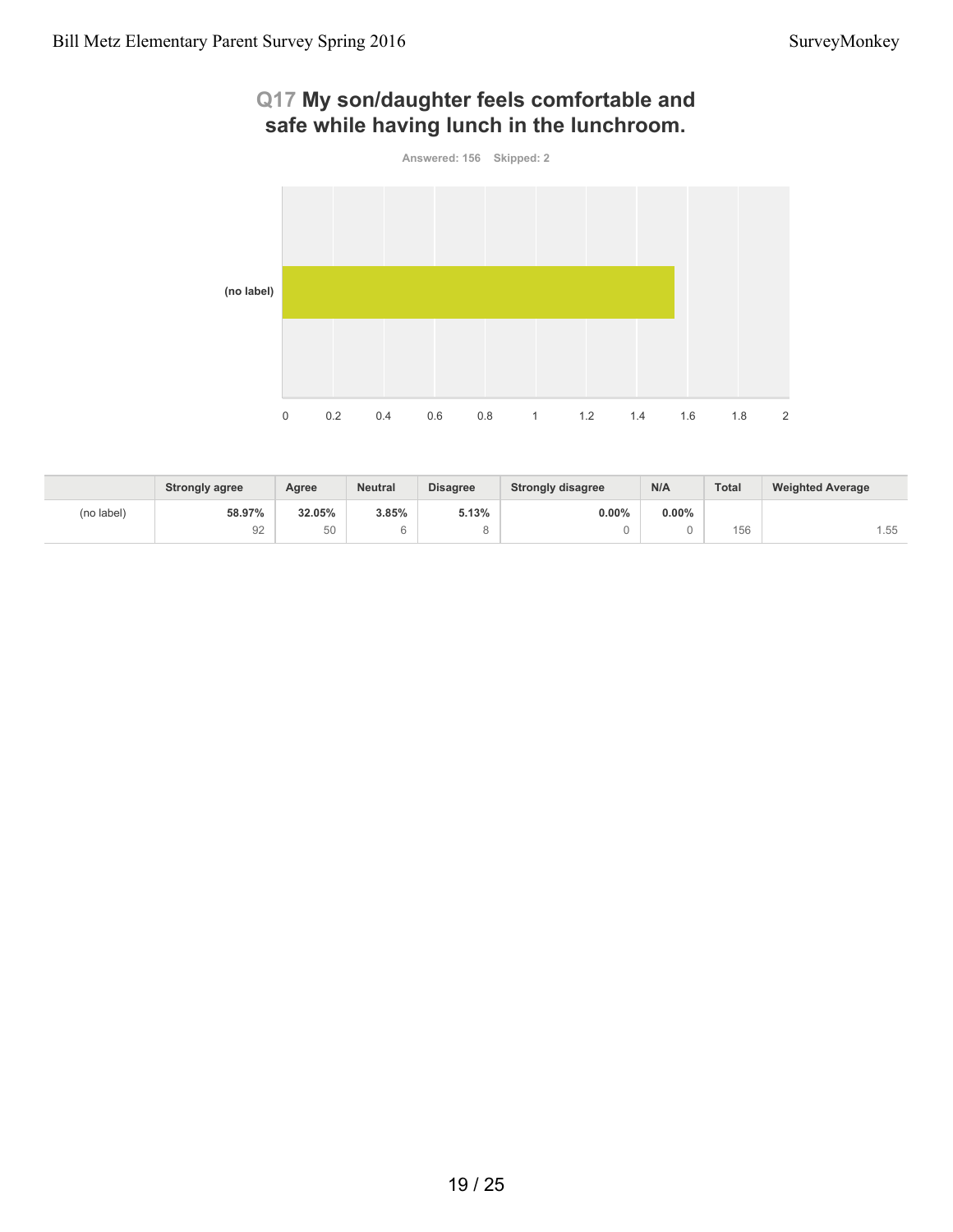# **option to eat breakfast in the classroom. Answered: 156 Skipped: 2 (no label)** 0 0.2 0.4 0.6 0.8 1 1.2 1.4 1.6 1.8 2

|            | <b>Strongly agree</b> | Agree  | <b>Neutral</b> | <b>Disagree</b> | <b>Strongly disagree</b> | N/A      | <b>Total</b> | <b>Weighted Average</b> |
|------------|-----------------------|--------|----------------|-----------------|--------------------------|----------|--------------|-------------------------|
| (no label) | 60.90%                | 33.97% | 5.13%          | $0.00\%$        | $0.00\%$                 | $0.00\%$ |              |                         |
|            | 95                    | 53     |                | $\cup$          |                          |          | 156          | . 44                    |

# **Q18 My son/daughter likes having the**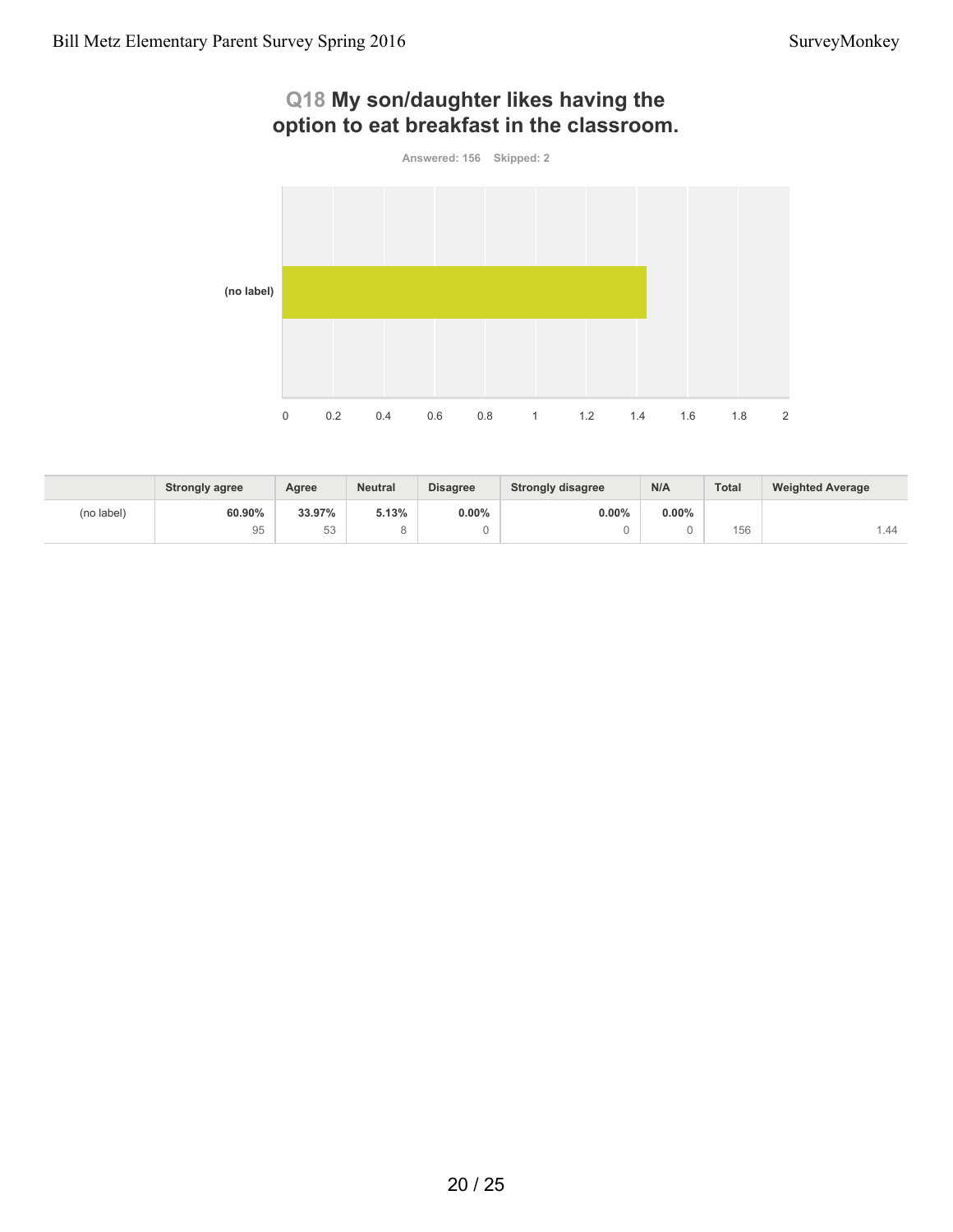# **Q19 My son/daughter likes the food being served at breakfast and lunch.**



|            | <b>Strongly agree</b>         | Agree  | <b>Neutral</b> | <b>Disagree</b> | <b>Strongly disagree</b> | N/A      | Total                                             | <b>Weighted Average</b> |
|------------|-------------------------------|--------|----------------|-----------------|--------------------------|----------|---------------------------------------------------|-------------------------|
| (no label) | 46.50%                        | 31.21% | 19.11%         | $1.27\%$        | 1.91%                    | $0.00\%$ |                                                   |                         |
|            | $\overline{\phantom{a}}$<br>ు | 49     | 30             | ∼               |                          |          | $\overline{\phantom{a}}$<br>$\overline{a}$<br>ا ب | .81                     |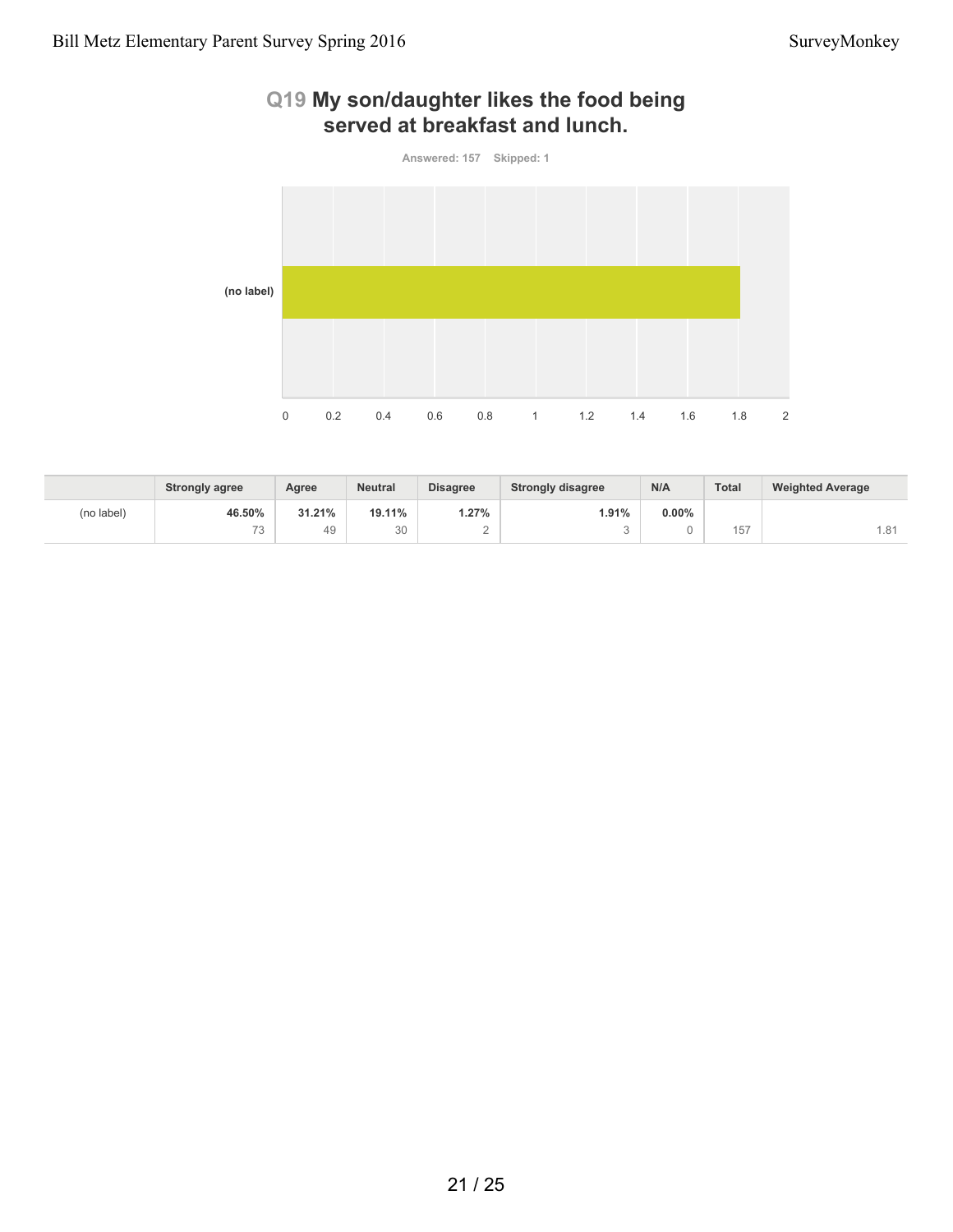

#### **Q20 How regularly does your child read for fun?**

| <b>Answer Choices</b> | <b>Responses</b>        |
|-----------------------|-------------------------|
| Almost never          | 2.55%<br>$\overline{4}$ |
| Once in a while       | 12.74%<br>20            |
| Sometimes             | 19.75%<br>31            |
| Frequently            | 64<br>40.76%            |
| Almost all the time   | 38<br>24.20%            |
| <b>Total</b>          | 157                     |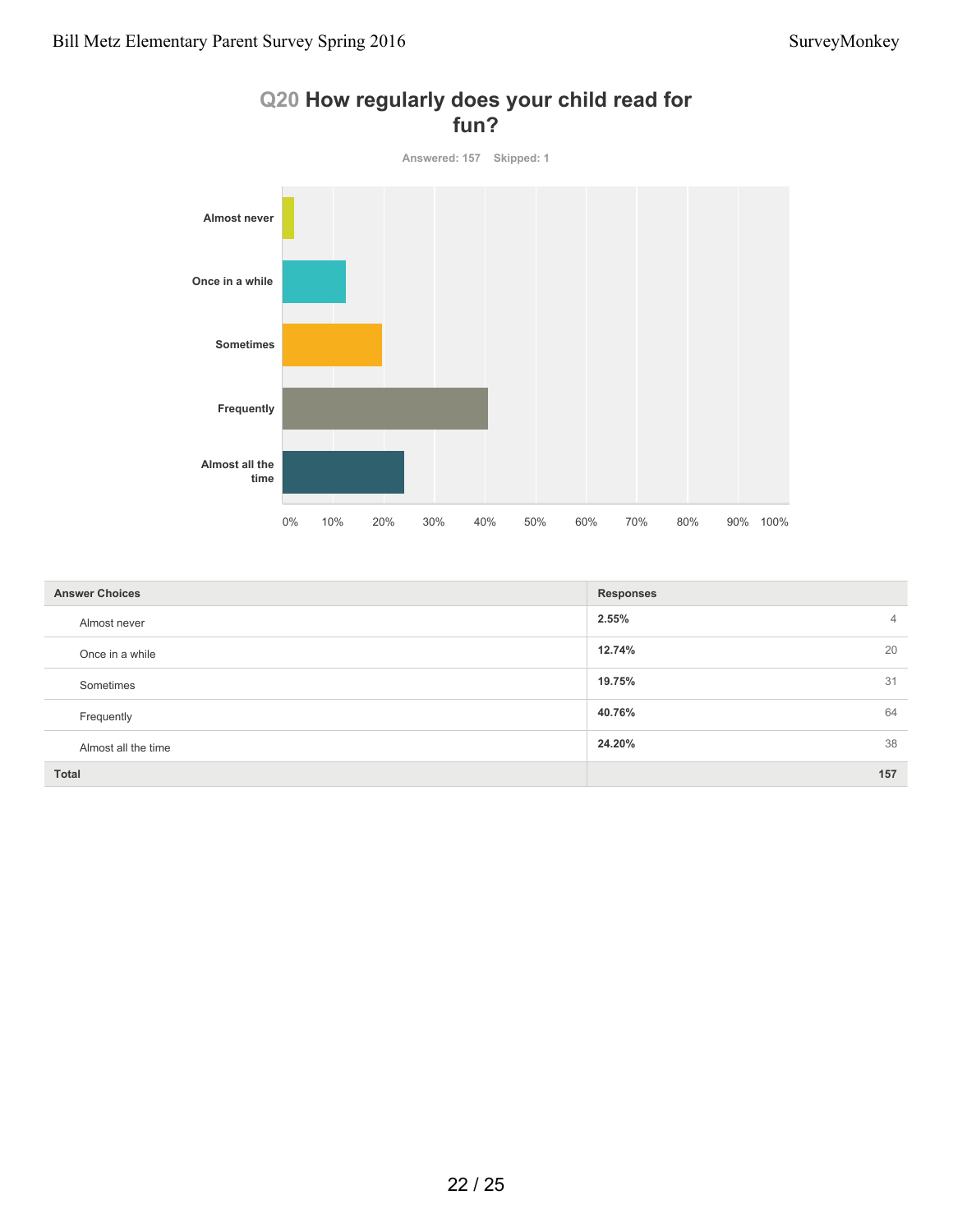## **Q21 How often do you help your child understand the content he or she is learning in school?**



| <b>Answer Choices</b> | <b>Responses</b> |
|-----------------------|------------------|
| Almost never          | 1.30%<br>2       |
| Once in a while       | 7.79%<br>12      |
| Sometimes             | 21<br>13.64%     |
| Frequently            | 38.96%<br>60     |
| Almost all the time   | 59<br>38.31%     |
| <b>Total</b>          | 154              |